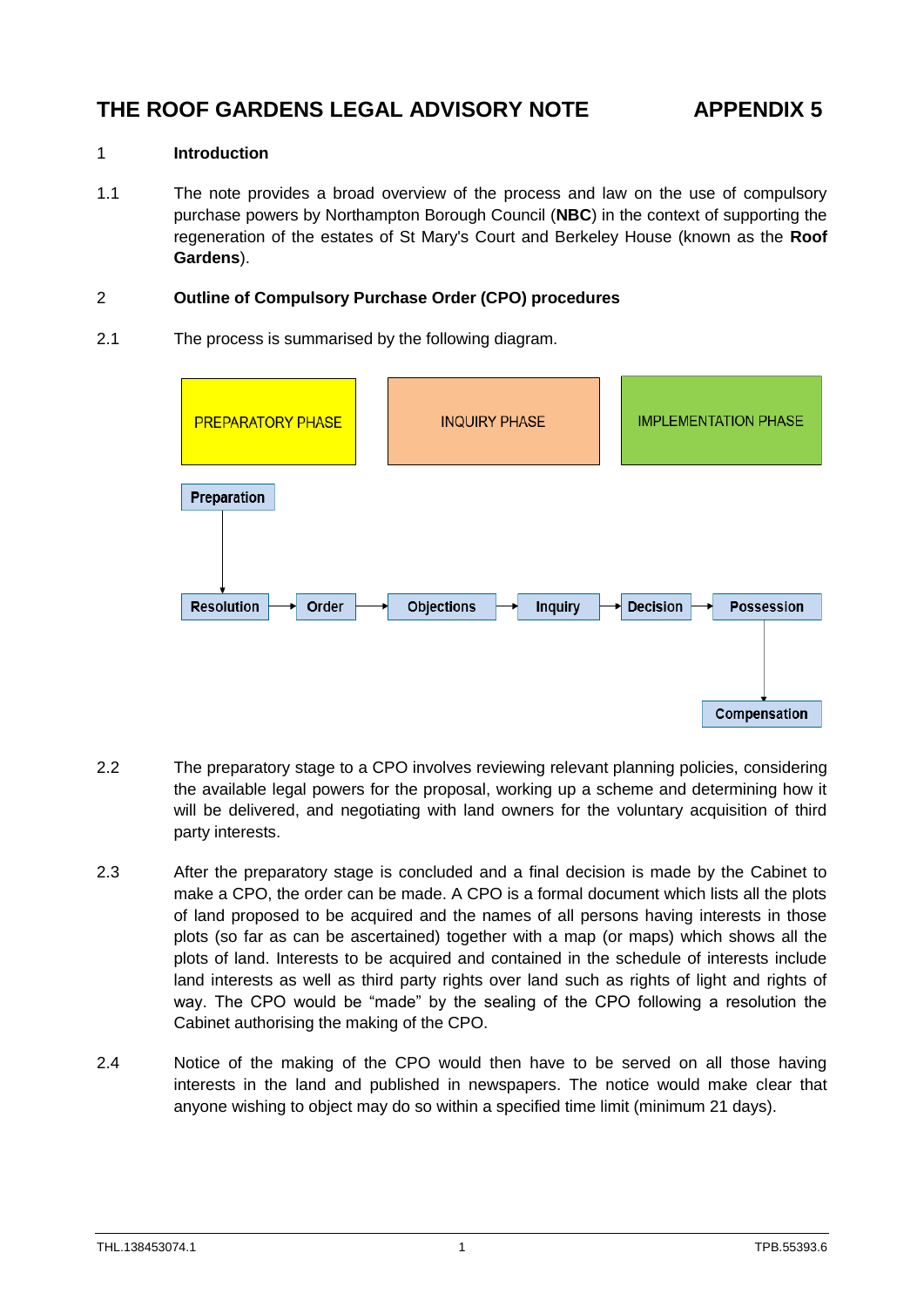- 2.5 If any objections are made and not withdrawn, a public inquiry would usually be held (even if there is only a single objection). The inquiry would be held by a planning inspector. The acquiring authority and objectors would present evidence to the inquiry in support of their respective positions and this would be subject to cross examination from the opposing side, and questions of clarification from the Inspector. Following the public inquiry, the inspector would write a report to the Secretary of State.
- 2.6 The decision whether or not to confirm the CPO would rest with the Secretary of State<sup>1</sup>. Following the Secretary of State's decision there is a six week period within which the decision could be legally challenged. The Secretary of State has power to confirm the CPO with modifications. Where the Secretary of State is satisfied about the general need for the scheme but is persuaded by an objector that the scheme can be achieved without the need to acquire that objector's land, he has power to modify the CPO to exclude that land from the CPO. The Secretary of State does not have power to modify the CPO to include additional land not included in the CPO as made by NBC, so it is important to ensure, when the CPO is made, that it includes all the land and rights required.
- 2.7 An objector whose objection to the CPO is successful will normally be awarded his/her costs.
- 2.8 Once the CPO has been confirmed (and free from legal challenge), NBC would have power to acquire the land included in the CPO. In order to exercise that power, it would be able to choose between two possible procedures:
	- 2.8.1 service of a "notice to treat" on each person having an interest in the land, together with a notice of entry, followed by taking actual possession. NBC would then be authorised to take possession of the land but title would not be transferred to NBC until after compensation has been agreed or determined;
	- 2.8.2 making a "general vesting declaration" (in respect of all or some of the land included in the CPO) which would deem notice to treat to have been served and would vest in NBC all the interests included in the declaration.
- 2.9 The choice of procedure would depend upon the circumstances, but general vesting declarations are far more common for this type of scheme as they facilitate early possession allowing schemes to progress whilst compensation disputes are still settled.
- 2.10 A more detailed outline of the CPO process and well as indicative timeframes is included as an Annex to this note.

#### 3 **Overview of the law and criteria for confirmation**

3.1 Since the NBC's power to acquire land compulsorily depends upon securing confirmation of the CPO by the Secretary of State, it is essential to have regard from the outset to the criteria and other considerations which the Secretary of State will take into account when deciding whether or not to confirm the CPO. Guidance about this is provided in a document published by the Ministry of Housing Communities and Local Government<sup>2</sup> (the **Guidance**). The main elements of the Guidance are set out under the following heads:

 $\overline{a}$ 

<sup>&</sup>lt;sup>1</sup> Under the recently enacted Housing and Planning Act 2016, the Secretary of State will have power to allow an Inspector to confirm a CPO, but it is not known to what extent this power will be exercised.

<sup>2</sup> "*Guidance on Compulsory Purchase and the Crichel Downs Rules for the disposal of land acquired by, or under the threat of, compulsion*" published in October 2015 (and updated July 2019) by the Ministry for Housing Communities and Local Government.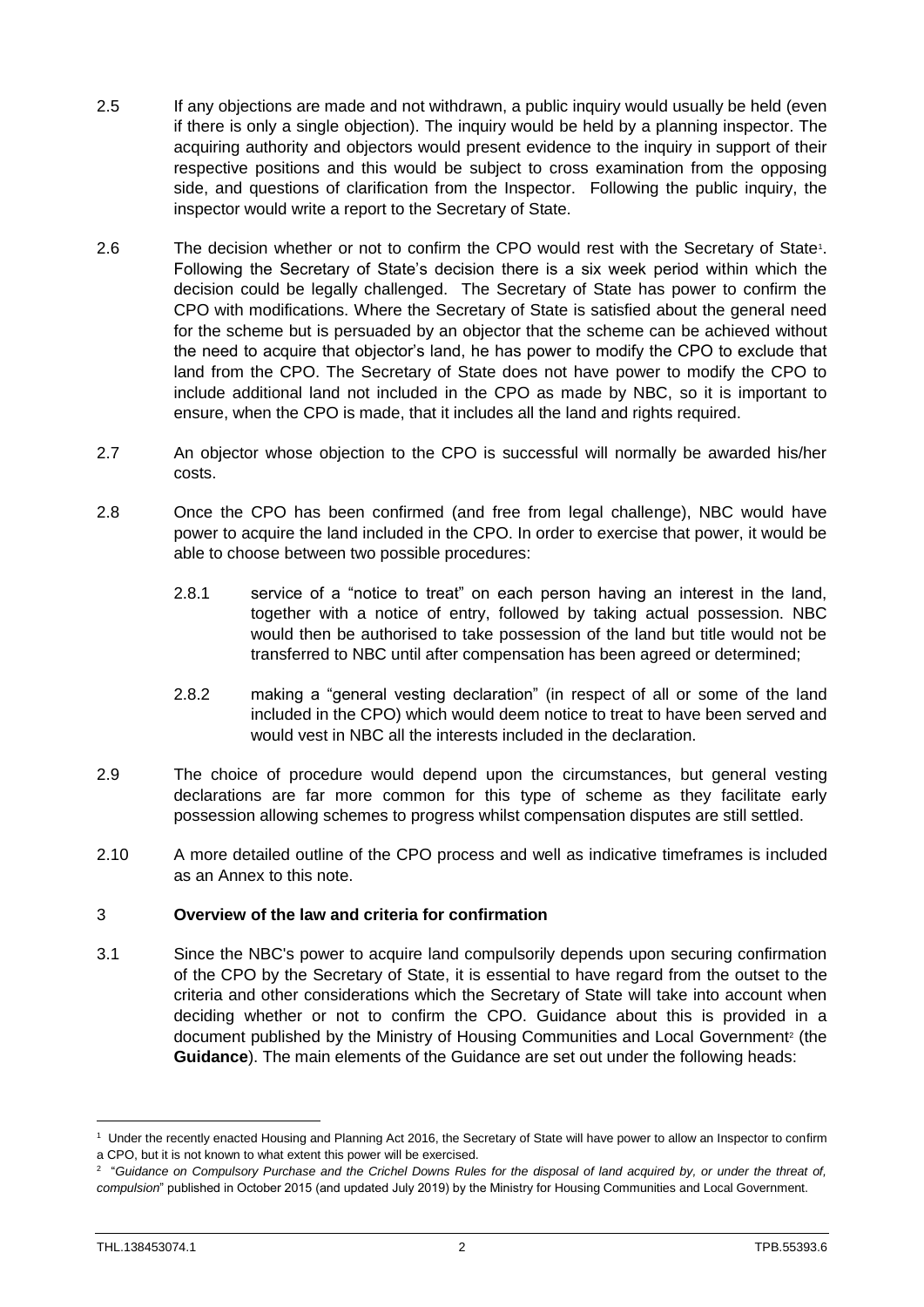3.1.1 **Statutory powers:** NBC has power to acquire land for a variety of purposes including planning, housing and highways. Paragraphs 10-11 of the Guidance advise:

> *"The purpose for which an acquiring authority seeks to acquire land will determine the statutory power under which compulsory purchase is sought….Acquiring authorities should look to use the most specific power available for the purpose in mind, and only use a general power when a specific power is not available".*

- 3.1.2 A CPO in connection with St Mary's and Berkeley would be made under planning powers, that is, under section 226 of the Town and Country Planning Act 1990 (**TCPA**). Specific advice about the use of section 226 is set out in paragraphs 94-106 of the Guidance.
- 3.1.3 NBC is empowered under section 226(1)(a) TCPA, to acquire any land in its area if it is satisfied that the proposed acquisition will facilitate the carrying out of development, redevelopment or improvement on or in relation to the land. NBC may make a compulsory acquisition under section 226 TCPA (a) if it thinks the acquisition will facilitate the carrying out of development or redevelopment or improvement on or in relation to the land or (b) which is required for a purpose which it is necessary to achieve in the interests of the proper planning of an area in which the land is situated. In order to make an acquisition under (a), NBC must also consider that the development, redevelopment or improvement will contribute to the promotion or improvement of the economic social or environmental well-being of its area.
- 3.1.4 In the context of that overarching consideration paragraph 106 of the Guidance states that there are four specific factors or particular relevance to CPOs under section 226 of the TCPA which will be taken into account by the Secretary of State when deciding if a CPO should be confirmed. These are summarised as follows:
	- (a) whether the purpose for which the land is being acquired fits with the adopted planning framework for the area;
	- (b) the extent to which the Scheme would contribute to the achievement of the promotion and/or improvement of the economic, and/or social, and/or environmental well-being of NBC's area;
	- (c) whether the purposes for which the proposed land is to be acquired could reasonably be achieved by any other means. This may include considering the appropriateness of any alternative proposals put forward by the owners of the land, or any other persons, for its reuse. It may also involve examining the suitability of any alternative locations for the purpose for which the land is being acquired;
- 3.1.5 Section 226(4) TCPA confirms that the works of development do not need to be undertaken by NBC and can be procured through a third party developer, as is envisaged at St Mary's and Berkeley by NPH.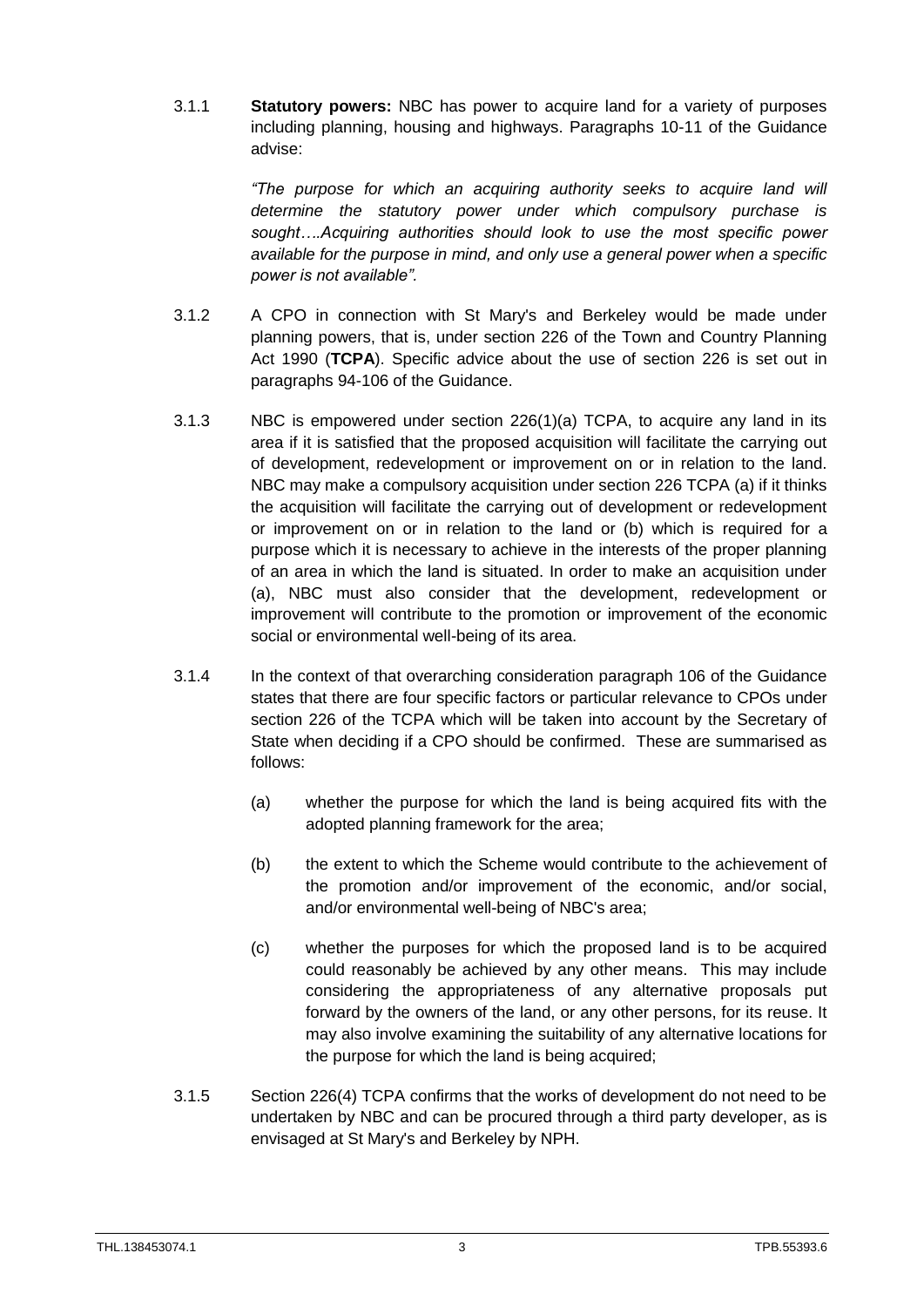- 3.1.6 **Justification:** NBC must be able to demonstrate a "*compelling case in the public interest*": paragraph 12 of the Guidance. The Secretary of State will balance the justification for the CPO against the effect upon those whose interests in the land are proposed to be acquired. Putting it another way, NBC would have to be able to show that the need for the land to be put to a purpose in the public interest outweighs the impact on those affected. It is often convenient to consider the question of "need" at two different levels. First, it will be necessary to demonstrate the need for the scheme in principle and in general. Second, it will be necessary demonstrate the need to acquire each and every parcel of land included in the CPO in order to achieve that need.
- 3.1.7 Part of the justification for obtaining confirmation of a CPO would involve demonstrating that compulsory powers are necessary because the land required cannot be acquired voluntarily. Compulsory purchase is seen as a last resort and an authority must be able to show that it has made genuine attempts to acquire the land by negotiation.
- 3.1.8 A CPO will affect third party rights, so NBC will need to take care that it does not contravene the rights of individuals under the European Convention on Human Rights (the **ECHR**) or breach the public sector equality duty under section 149 of the Equality Act 2010. Section 6 of the Human Rights Act 1998 makes it unlawful for NBC to act in any way which is incompatible with a right under the ECHR. Pursuant to Article 1 of the First Protocol to the ECHR, every person is entitled to the peaceful enjoyment of his or her possessions and no one shall be deprived of those possessions except in the public interest and subject to the conditions provided for by law and by the general principles of international law. The public sector equality duty requires NBC to have due regard to: (i) the need to eliminate discrimination, harassment, victimisation and any other conduct that is prohibited by or under the Equality Act 2010; and (ii) the need to advance equality of opportunity between persons who share a protected characteristic and persons who do not share it.
- 3.1.9 **Resource implications and financial viability of the Scheme**: NBC would have to demonstrate that it has, or at least will obtain, the resources necessary not only to pay compensation for the land but also to implement the scheme: paragraph 14 of the Guidance. The reason for this requirement is to avoid a situation in which private land has been acquired compulsorily for a purpose which, in the event, cannot be achieved for lack of funds.
- 3.1.10 A general indication of funding intentions, and of any commitment from third parties, will usually suffice to reassure the Secretary of State that there is a reasonable prospect that the scheme will proceed. The greater the uncertainty about the financial viability of the scheme, however, the more compelling the other grounds for undertaking the compulsory purchase will need to be. The timing of any available funding may also be important. For example, a strict time limit on the availability of the necessary funding may be an argument put forward by the acquiring authority to justify proceeding with the order before finalising the details of the replacement scheme and/or the statutory planning position.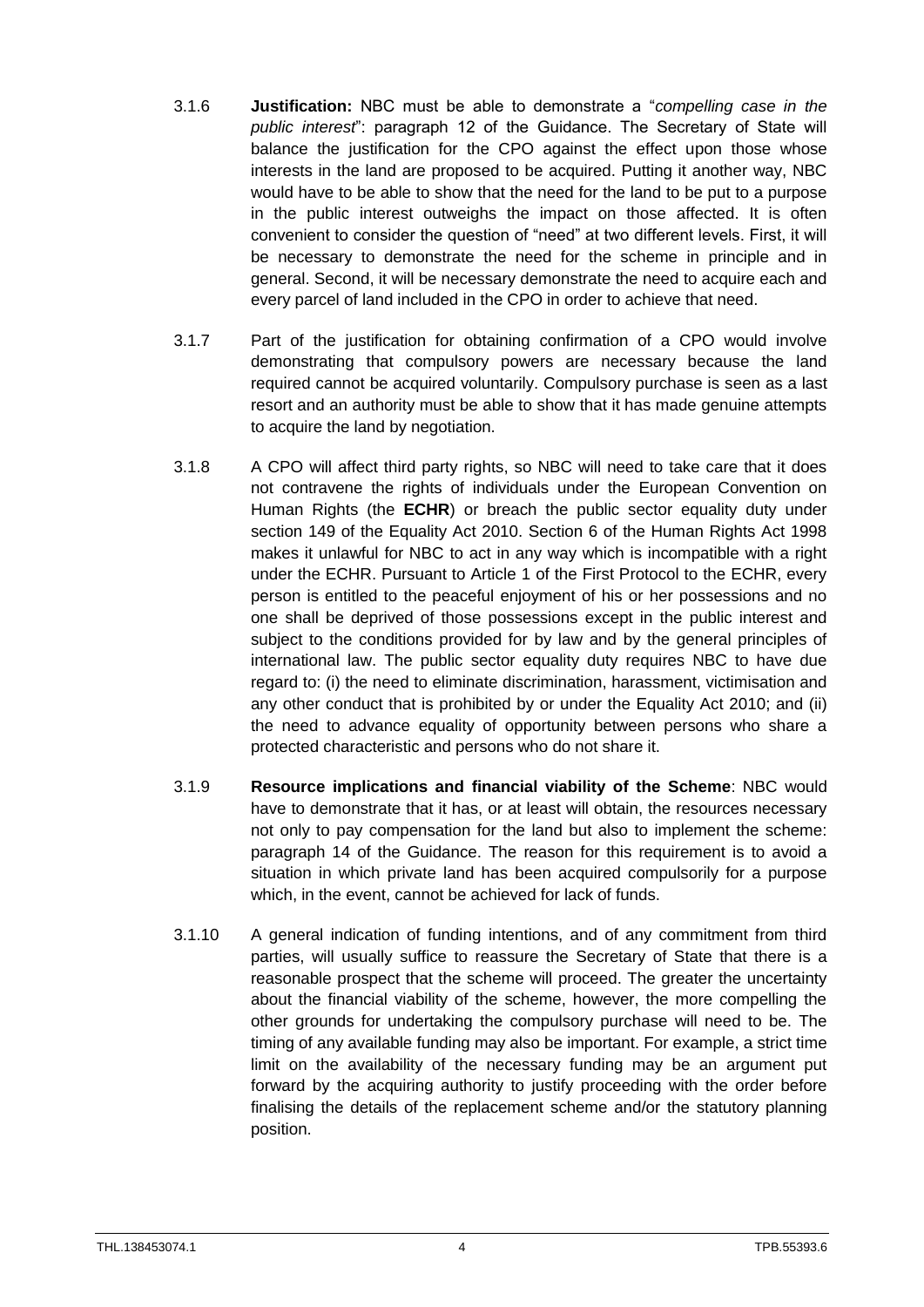- 3.1.11 **Impediments**: NBC would also need to be able to demonstrate that the scheme for which the CPO has been made will not be prevented from proceeding due to some legal or other impediment, for example, the need for planning permission or some other consent. The reason for this requirement is, again, to avoid a situation in which private land has been acquired compulsorily for a purpose which, in the event, cannot be achieved because of some impediment such as planning permission being refused. While it is preferable if all necessary permissions and consents have been obtained by the time when the CPO is made, this is not essential so long as they have been obtained before the Secretary of State has to consider whether to confirm the CPO. However, if they are not in place by the time of the inquiry, this is likely to widen the debate at the inquiry and possibly cast doubt upon whether they will be granted to enable the purpose of the CPO to be achieved.
- 3.2 When an acquiring authority serves notice of making a CPO, it is required to serve a "Statement of Reasons" for making the CPO. In practice, such a statement is normally drafted before the CPO is made.

## 4 **Application of CPO to St Mary's and Berkeley**

- 4.1 In making a decision to use CPO powers NBC will need to consider the legislation and Guidance discussed above. Broadly speaking estate regeneration programmes have the potential to provide significant public benefits: regeneration; additional housing/affordable housing; employment creation; public spaces; use of brownfield land etc. Specifically St Mary's and Berkeley is clearly a project that can make significant improvements given the current position of poor quality housing stock and deprivation within the area. Therefore, in principle, a regeneration scheme for the Roof Gardens can meet the legal requirements of the TCPA and could demonstrate the general need to justify use of CPO powers.
- 4.2 In applying that to a CPO for the remaining interests necessary to implement the Roof Gardens the following will be relevant:
	- 4.2.1 **Establish the Powers** this will likely be section 226(1)(a) of the TCPA.
	- 4.2.2 **Clearly Define the Scheme** the 'Scheme' for which CPO powers are being sought should be clearly defined and identifiable in Council policy. The Roof Gardens scheme is defined by the planning permission already obtained.
	- 4.2.3 **Consistency with NBC Planning Policy**  we have reviewed the existing planning policy framework (Central Area Action Plan (January 2013), the Spring Borough's Neighbourhood Plan (April 2016) and the West Northamptonshire Joint Core Strategy Local Plan (Part 1) (December 2014) and the with the strategic aims of the National Planning Policy Framework) and consider it provides a solid basis for supporting regeneration of St Mary and Berkeley i.e the Roof Gardens. This is confirmed by the grant of planning permission for the Roof Gardens by NBC.
	- 4.2.4 **Planning Permission –** whilst it is not a legal requirement, it is best practice to secure planning permission before making the CPO. Planning permission was granted for the roof Gardens on 6 August 2019 (ref: N/2019/0456).